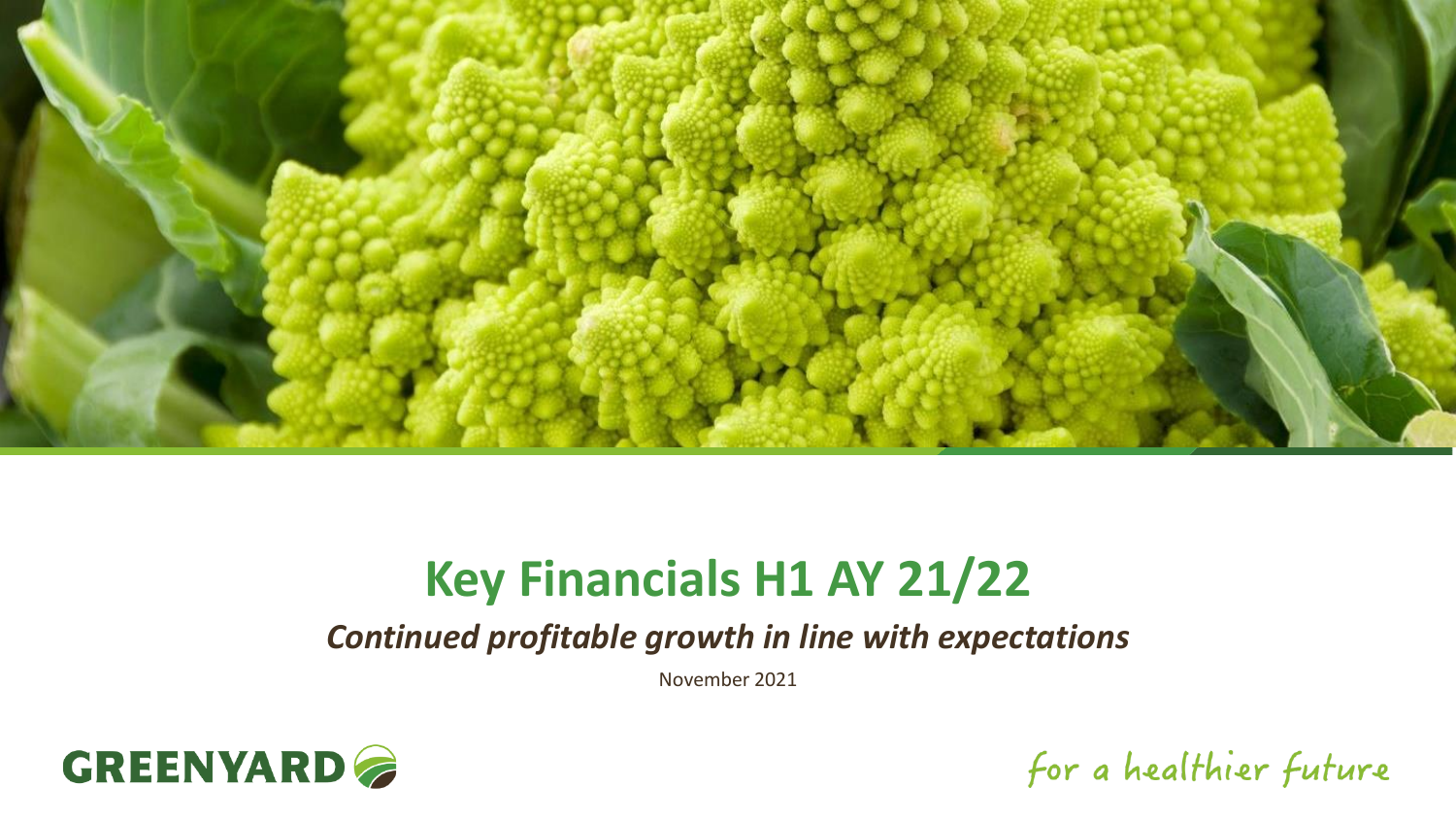### **DISCLAIMER**

#### **Safe harbor statement**

This presentation may contain forward-looking statements. Such statements reflect the current views of management regarding future events, and involve known and unknown risks, uncertainties and other factors that may cause actual results to be materially different from any future results, performance or achievements expressed or implied by such forward-looking statements.

Greenyard is providing the information in this document as of this date and does not undertake any obligation to update any forward-looking statements contained in this presentation in light of new information, future events or otherwise.

Greenyard disclaims any liability for statements made or published by third parties and does not undertake any obligation to correct inaccurate data, information, conclusions or opinions published by third parties in relation to this or any other press release issued by Greenyard.

#### **Glossary**

All definitions are available in the Glossary of the Half Year Report

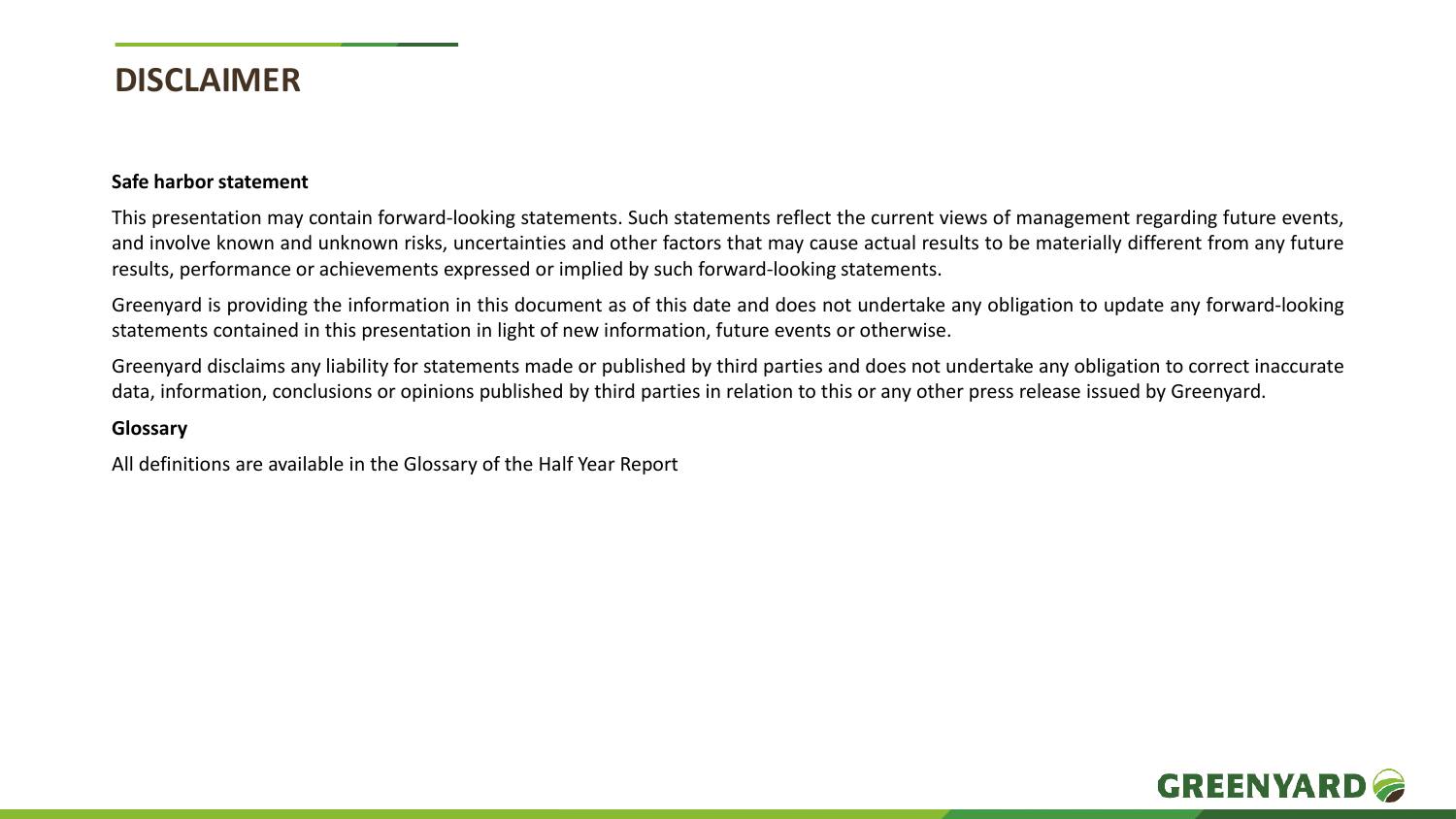# **Key financials Group | 2% extra sales growth on top of last year's leap forward, profitability further increases, leverage decreases and net result strongly improved**

-

 1,0 2,0

3,0

4,0

Q-on-Q growth of Group LfL sales\*, mainly driven by<br>integrated customer relationships and higher-end product range, resulting in +1,8% increase vs H1 20/21

\* Divestments: Logistics Portugal in June 2020, Prepared Netherlands and Bardsley Fruit Enterprises in July 2021



**Capital increase, operational CF and non-core disposals**  3 4 **have significantly reduced nominal debt and leverage**





**Thanks to growth and profit improvement initiatives across all segments, adjusted EBITDA increased by 7,5%, the group adjusted EBITDA margin improved by 24 bps**



**Strong operational result and lower interest charges paved the way for increased net result** 



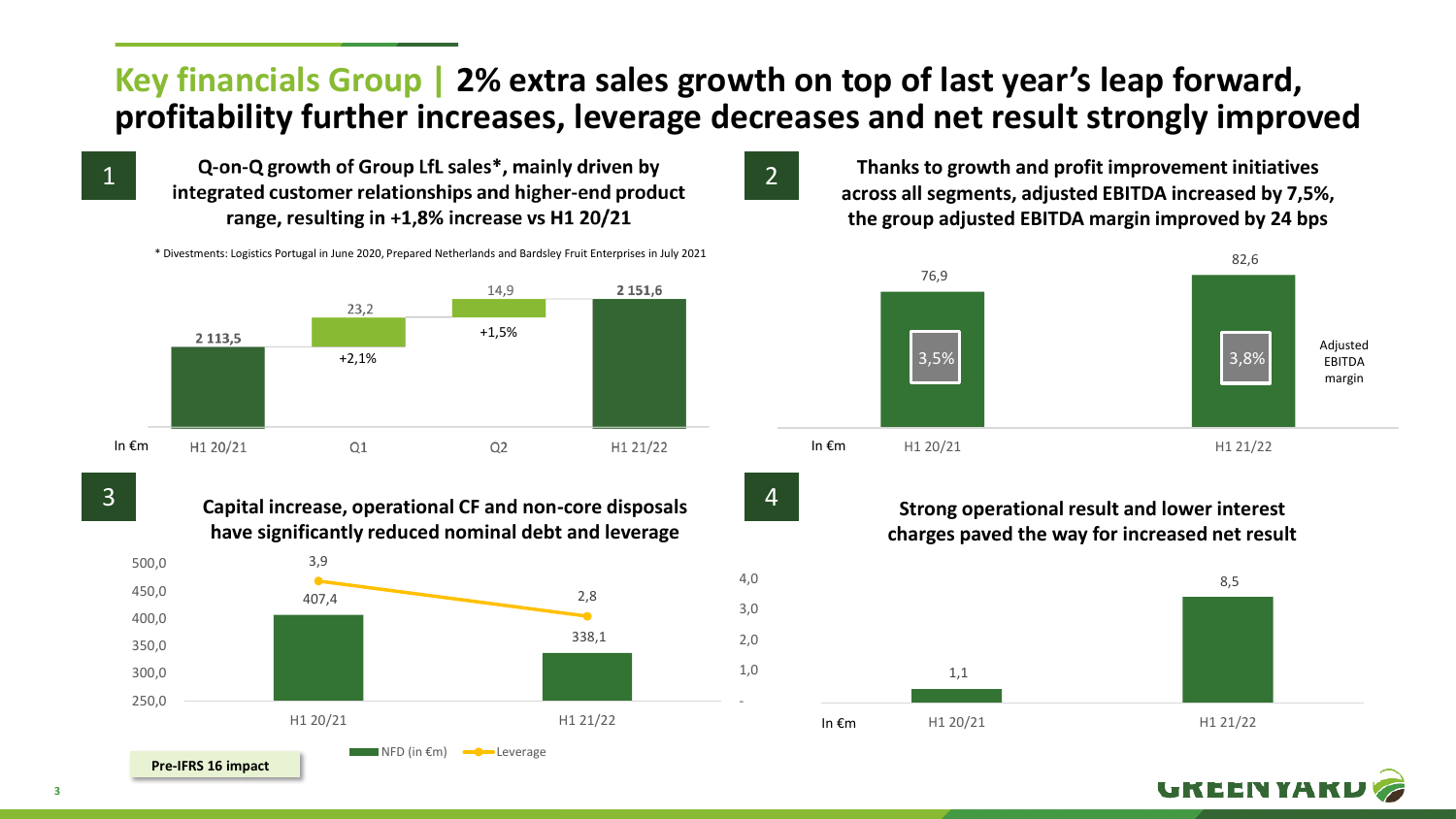# **Key Financials Segments | Sales and profitability are improving in both segments**



- Fresh sales amount to  $\epsilon$  1 810,5m, up  $\epsilon$  24,9m from  $\epsilon$  1 785,5m last year (+1,4%).
- The profitable growth is mainly attributable to an expansion in product/service offer within the integrated customer relationships which continues the growth path after the double-digit growth realised last year. These long-term relations already account for 74% of sales of the Fresh segment versus 71% last year.
- Besides, due to a continued focus on profit improvement initiatives in the area of sourcing, transport and efficiency, Fresh was able to further increase its Adjusted EBITDA margin to the level of 3% of sales.
- In H1 we have committed  $\epsilon$  19,3m capex in Fresh. This includes the next step in the roll-out of ERP/Infor, automation of packing and sorting lines and additional ripening and assembly capacity. Main project go-live is a 'state-of-the-art' citrus sorting line at the new DC in Ridderkerk.



- Long Fresh sales amount to  $\epsilon$  341,1m, up  $\epsilon$  13,2m from  $\epsilon$  328,0m (+4,0%).
- Sales are growing steadily due to a partial revival of food service (from 13% to 17% of Long Fresh sales), further growth with higher-end convenience and fruit categories and additional business unlocked by convenience investments.
- Nevertheless, sales also slowed down in UK due to important post-Covid disruptions in the economy and more specifically within supply chains.
- Adjusted EBITDA margin improved to 7,4% of sales, thanks to continued focus on operational efficiency, helped by better vegetable crop availability and leading to higher production volumes, despite some shortages in certain fruit categories.
- In Long Fresh we have committed  $\epsilon$  17,1m capex in H1. Amongst others we invest in a packing line, mixing & light coating line, sorting line and freezing tunnel in our plants of Frozen and Prepared. Main project go-live is a packing automation in Poland and new engine room in France with 100% heat recovery.



**4**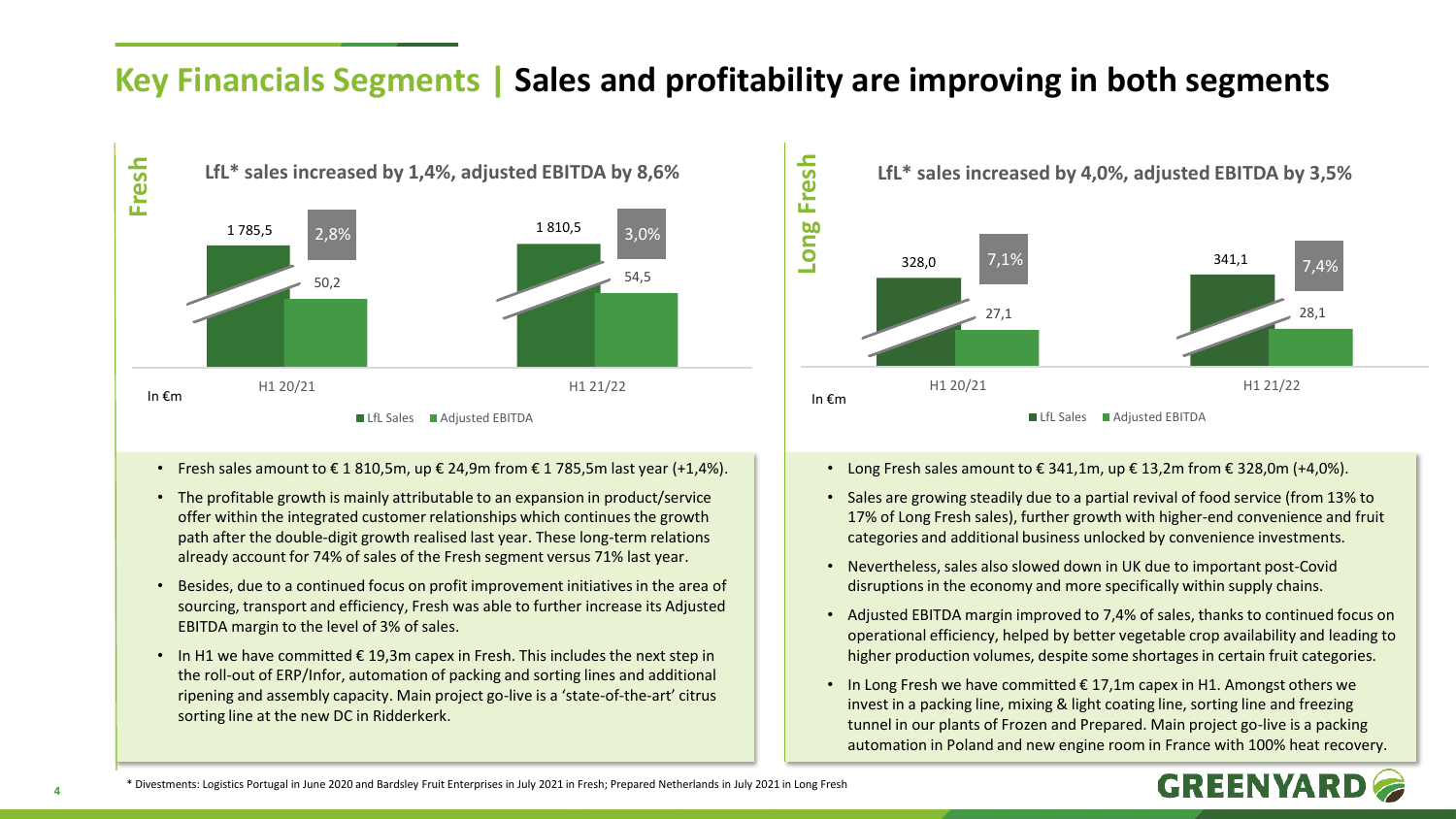# **Result evolution | Strong operational results and lower financing costs translate into a significant improvement of the net result**

| In $m\epsilon$                        | H1 20/21  | H1 21/22  | Growth    |
|---------------------------------------|-----------|-----------|-----------|
| <b>Sales</b>                          | 2 172,6   | 2 190,5   | 0,8%      |
| Cost of sales                         | $-2028,7$ | $-2041,6$ | 0,6%      |
| <b>Gross Profit</b>                   | 144,0     | 148,9     | 3,4%      |
| % gross margin                        | 6,6%      | 6,8%      | 2,6%      |
| Overhead                              | $-116,9$  | $-116,9$  | 0,0%      |
| % overhead on sales                   | $-5,4%$   | -5,3%     | $-0,8%$   |
| <b>EBIT</b>                           | 27,1      | 32,0      | 18,2%     |
| Net finance cost                      | $-23,5$   | $-17,8$   | $-24,0%$  |
| <b>Result before income tax</b>       | 3,6       | 14,2      | 291,1%    |
| Income tax expense                    | $-2,5$    | $-5,7$    | 125,5%    |
| <b>Net result</b>                     | 1,1       | 8,5       | 671,0%    |
|                                       |           |           |           |
| <b>EBIT</b>                           | 27,1      | 32,0      | 18,2%     |
| Depreciation and amortisation         | 49,0      | 49,8      | 1,6%      |
| Impairment PP&E                       | 0,0       | 0,2       |           |
| Reorganisation costs                  | 3,1       | 1,0       | $-67,9%$  |
| Costs related to legal claims         | 0,3       | 1,6       | 361,8% -  |
| Result on sale of subsidiaries/assets | $-3,8$    | $-2,7$    | $-28,0%$  |
| Listeria related net result           | 0,5       | 0,0       | $-100,0%$ |
| Other adjustments                     | 0,1       | 0,3       | 143,3%    |
| Divestitures (not in IFRS 5 scope)    | 0,4       | 0,4       | $-6,9%$   |
| <b>Adjusted EBITDA</b>                | 76,9      | 82,6      | 7,5%      |
| % Adjusted EBITDA margin              | 3,5%      | 3,8%      | 6,6%      |

**Net finance cost**: reduction mainly relates to decreased interest margins as a consequence of the refinancing at the end of last accounting year and because of decreasing debt levels.

**Income tax expense**: increase of taxes in line with increase of profit before tax, also carried forward tax losses depleted in some entities.

**Depreciation & amortisation**: slightly higher than last year due to increased overall investment level; this includes an IFRS 16 impact amounting to -€ 16,8m.

**Reorganisation costs**: costs related to management and organisational changes to further develop the organisation and competences.

**Costs related to legal claims**: costs related to the settlement or provisioning of some legal claims.

**Result on sale of subsidiaries / assets**: gain realised on the sale of the share in the Bardsley joint venture ( $+ \epsilon$  3,0m), and small loss on the sale of GY Prepared NL (-€ 0,3m), net of deal costs.

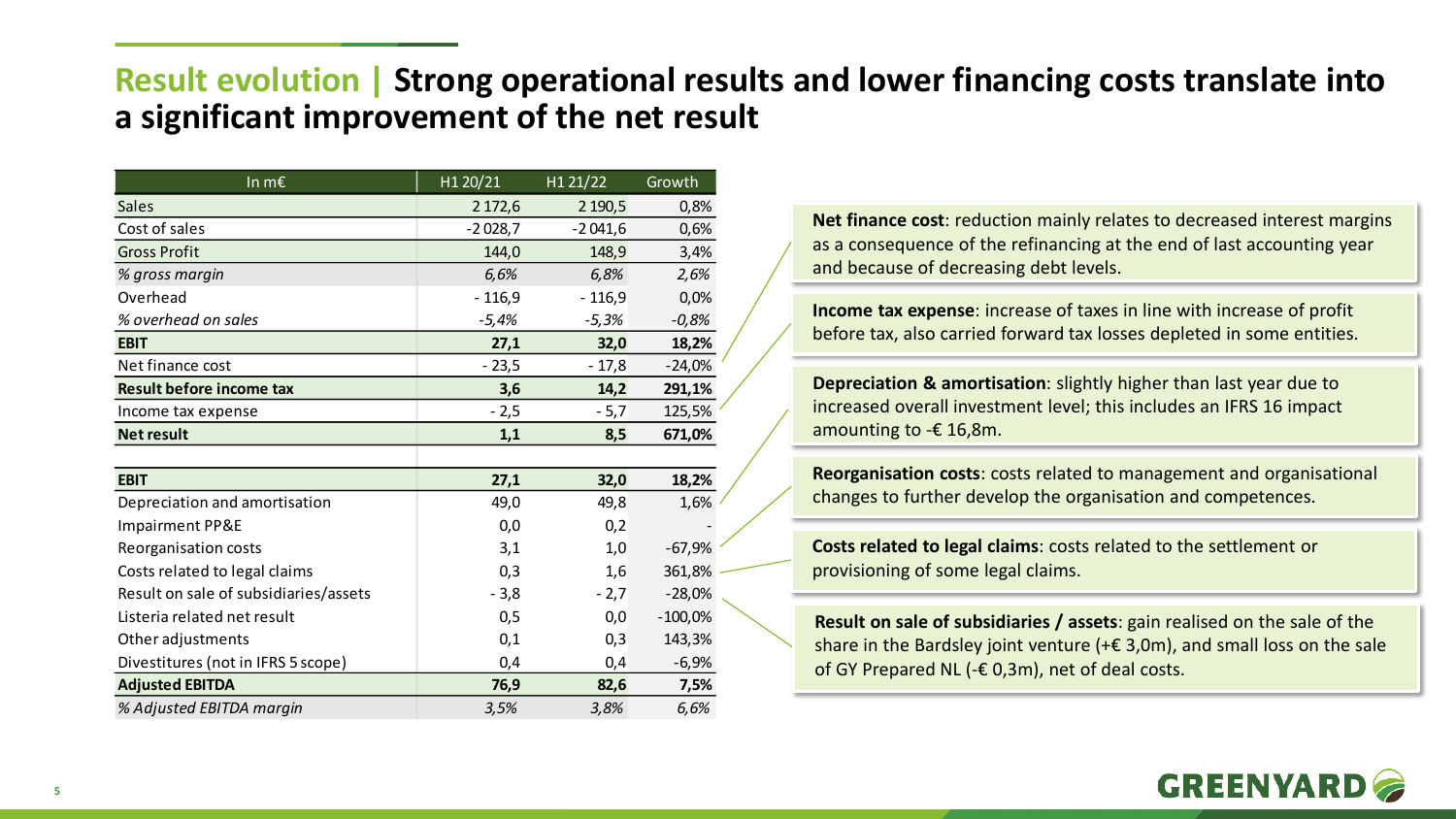# **Net financial debt evolution | Further decrease of net debt even when building up inventories in Long Fresh, as we do annually in the period June to October**



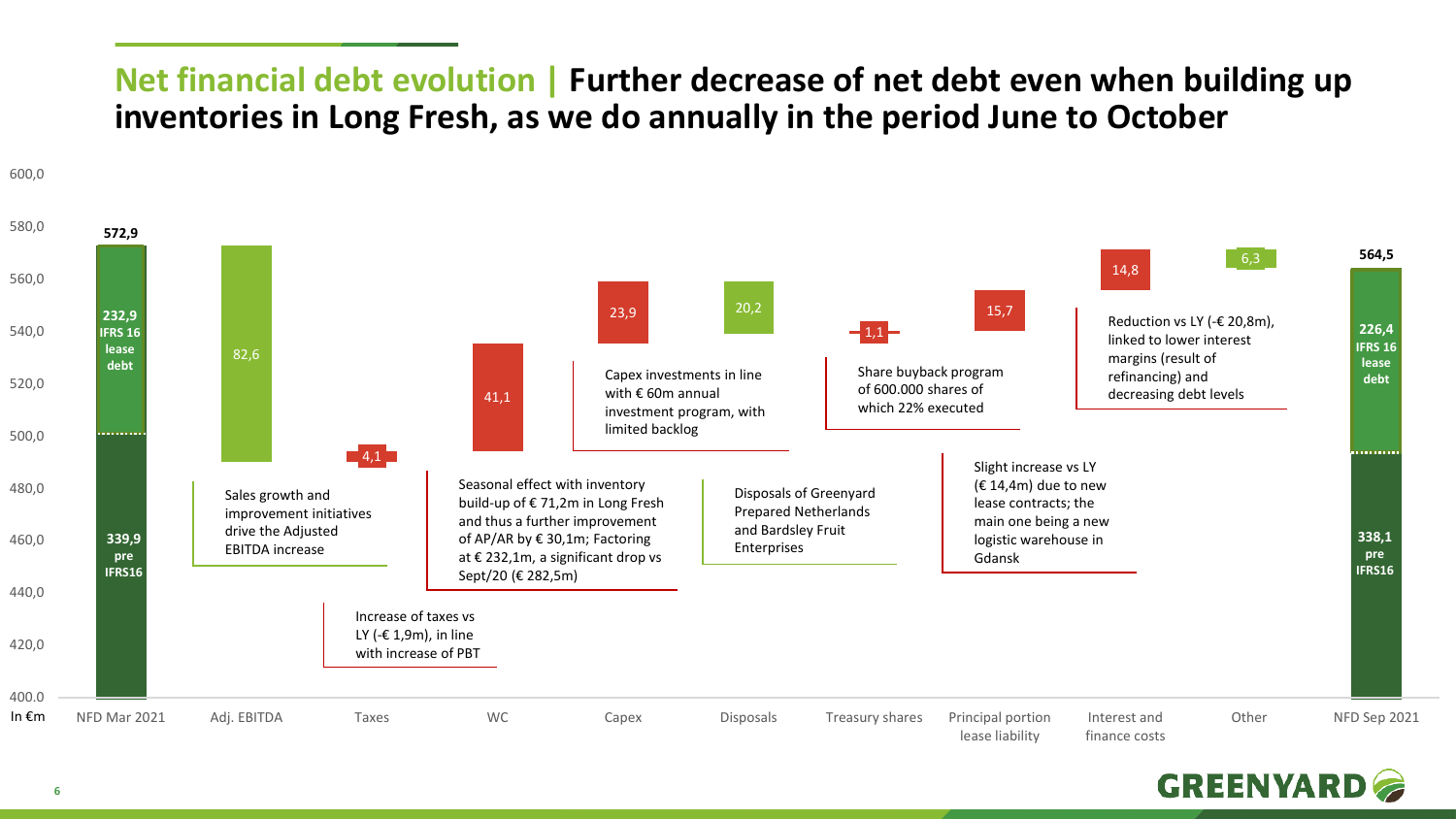**LTM Adj. EBITDA| Continually growing and on track towards our target of € 190m in AY 24/25, despite inflationary pressure and loss of EBITDA from divested entities**